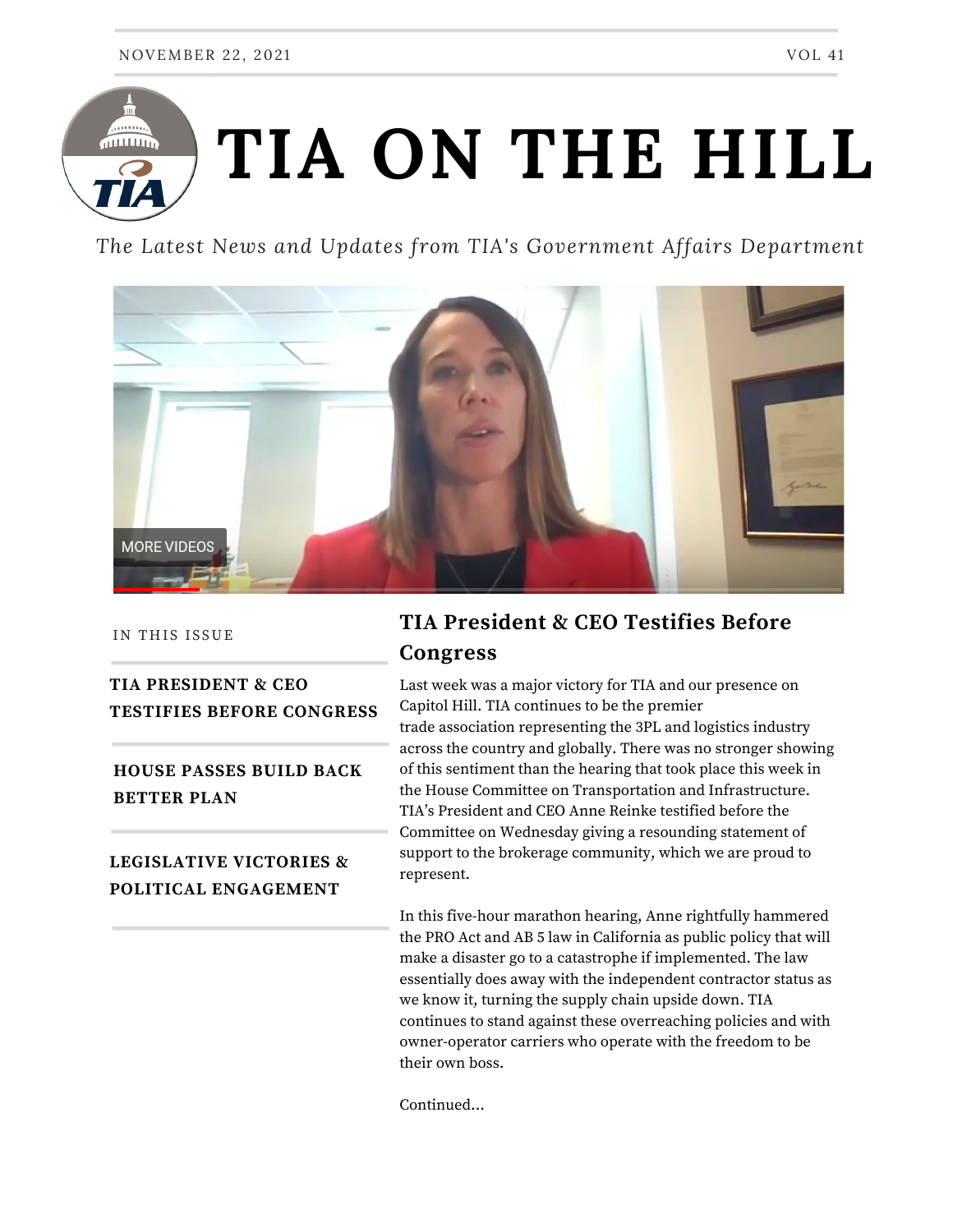Anne's relationship with other panelists was cordial. She answered collaboratively with representatives from the American Trucking Associations and the Association of American Railroads. She defended our position to a panelist from AFL-CIO.

Once again, OOIDA submitted a written statement relating to the draconian "rate transparency" issue that arose at the beginning of the pandemic. TIA continues to build relationships on the hill for issues like this. We will never allow our member's internal rates and proprietary information to be released. Questions also arose relating to demurrage and detention, capacity, visibility, and port selection. Anne did a phenomenal job this week and represented the association very well.

TIA has legislation before the Senate, an appropriations request coming up in the next 6 months, and our top priority bill which has the most support in its history. We cannot take our foot off the gas right now. There is too much on the line.

AGAIN Great Job Anne!!

If you have any questions about the hearing or would like to watch the video of it, please contact advocacy@tianet.org

### **House Passes Build Back Better Plan**

Early Friday morning the House of Representatives passed the sweeping social spending bill known as the Build Back Better (BBB) Plan, a major step forward for a centerpiece of President Joe Biden's domestic agenda. All but one Democrat voted for the \$1.7 trillion package of tax, health care and climate initiatives. All Republicans voted against the bill. The vote came after Republican Leader Kevin McCarthy (R-CA) held the floor with a speech lasting more than eight hours.

This vote comes weeks after the initial discussion for passage of the plan was discussed. Several moderate Democrats were waiting for the passage of the bi-partisan infrastructure package before considering this one and the Congressional Budget Office's (CBO) "score" of the bill, which lays out the financial impact to the national debt. The CBO score came back as adding roughly \$400 billion to the national debt over the next 10 years.

The legislation now moves to the Senate, where it will likely look a lot different in size and will not be considered until next month with the Thanksgiving holiday rapidly approaching. Senators Manchin (D-WV) and Sinema (D-AZ) have been vocal opponents to major spending packages that would increase the national debt as the nation deals with serious inflation concerns. Additionally, many of the provisions in the package will likely not meet the Byrd Rule, which would be required as the legislation will be covered under the process known as reconciliation.

TIA will continue to track the legislation and report to members on major actions taken.